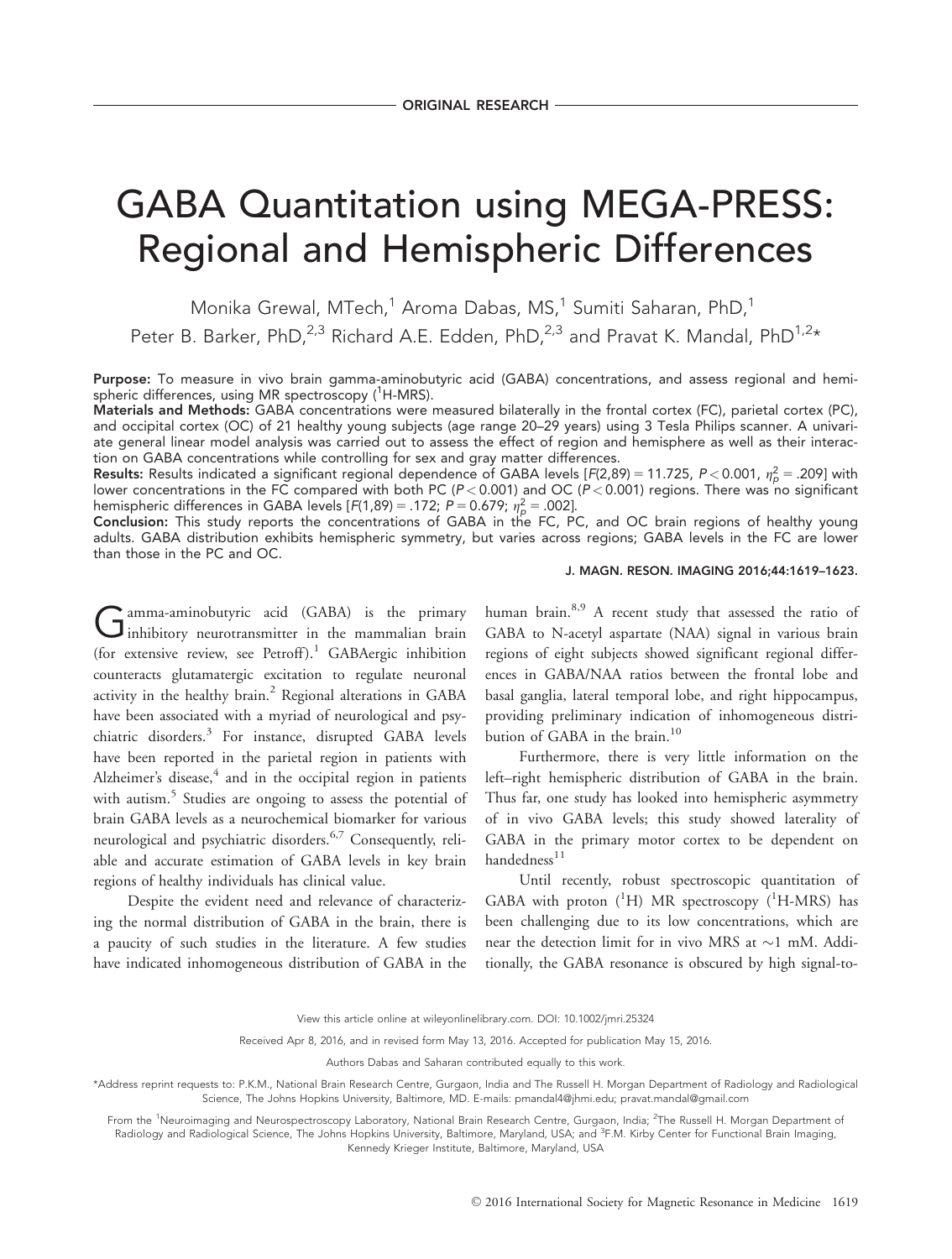

FIGURE 1: Detection of GABA resonance at 3 ppm through MEGA-PRESS editing technique. (a) MRS voxel placement for regions of interest in the bilateral frontal, parietal, and occipital regions. (b) Representative stacked plot showing (i) the sub-spectrum acquired with the J-editing pulses OFF; (ii) the sub-spectrum acquired with the J-editing pulses ON; (iii) the edited spectrum with the GABA resonance at 3 ppm (blue line) together with the fitted spectrum (red line); (iv) the residual difference between the experimental and fitted GABA spectrum (brown line).

noise ratio signal from other metabolites, especially from the creatine (Cr) resonance at 3 ppm. $12$  Consequently, robust quantitation of GABA requires usage of spectral editing methods such as Mescher-Garwood point resolved spectroscopy  $(MEGA-PRESS)^{13}$  and double quantum filter,  $14$  pulse sequences, which are tailored specifically to isolate GABA signals from in vivo spectra.

In this study, we aim to estimate GABA concentrations bilaterally in three cerebral regions, i.e. frontal cortex (FC), parietal cortex (PC), and occipital cortex (OC), of healthy young adults and investigate regional and hemispheric differences in GABA concentrations.

## Materials and Methods

#### Subjects

Twenty-one healthy young adults (10 males and 11 females; age 23.8  $\pm$  2.5 years; age range 20–29 years; education  $17 \pm 2.16$ years) were recruited. All subjects were right-handed and reported normal or corrected-to-normal vision. Exclusion criteria included MR incompatibility, claustrophobia, and history or presence of any neurological or psychiatric disorders. All subjects were explained the purpose of the study and written informed consent was obtained before participation in the study. The study protocol was approved by the human ethics committee at National Brain Research Centre.

## MR Data Acquisition

All <sup>1</sup>H-MRS data were acquired with a 3 Tesla MR scanner (Achieva, Philips, The Netherlands) equipped with eight-channel dual tuned transmit-receive volume coil. The spectroscopy data were acquired from six single voxel volumes corresponding to the bilateral FC, PC, and OC regions of each subject (Fig. 1a). Care was taken to ensure the standard placement of voxels in all subjects, and MRS data acquisition was performed by one of us (P.K.M.) for consistency.

At each of the six brain regions, GABA measurements were performed using MEGA-PRESS pulse sequence from individual voxel volumes of 15.6 cc (voxel dimension = 2.5  $\times$  2.5  $\times$  $2.5 \text{ cm}^3$ ) with the following experimental parameters: repetition time  $(TR) = 2000$  ms; echo time  $(TE) = 68$  ms; spectral width  $= 2000$  Hz; number of samples  $= 2048$ ; number of signal averages  $= 320$ . The GABA resonance at 3 ppm was detected by application of refocusing pulse at 1.9 ppm during ON spectra and at 7.5 ppm during OFF spectra (Fig. 1b). Suppression of water signal was achieved by chemical shift selective (CHESS) imaging technique.<sup>15</sup> First- and second-order shimming was performed using pencil beam-volume, resulting in water linewidths of < 16 Hz for FC, < 12 Hz for PC, and < 13 Hz for OC. The total scan time for all six brain regions was approximately one hour.

Following <sup>1</sup>H-MRS acquisition, T1-weighted anatomical image was acquired with following acquisitions parameters: TR = 8.4 ms; TE = 3.48 ms; field of view = 210  $\times$  210  $\times$ 160 mm<sup>3</sup>; flip angle =  $8^\circ$ ; total number of slices = 145; voxel  $size = 1 \times 1 \times 1.1 \text{ mm}^3$ .

### Postprocessing and Quantitation

The postprocessing and spectral fitting of <sup>1</sup>H-MRS data were performed using an in-house MATLAB-based toolbox, KALPANA. All sub-spectra were initially phase corrected with respect to first data point, apodized with 4 Hz Gaussian window function, and zero-filled to 4096 time points, followed by Fourier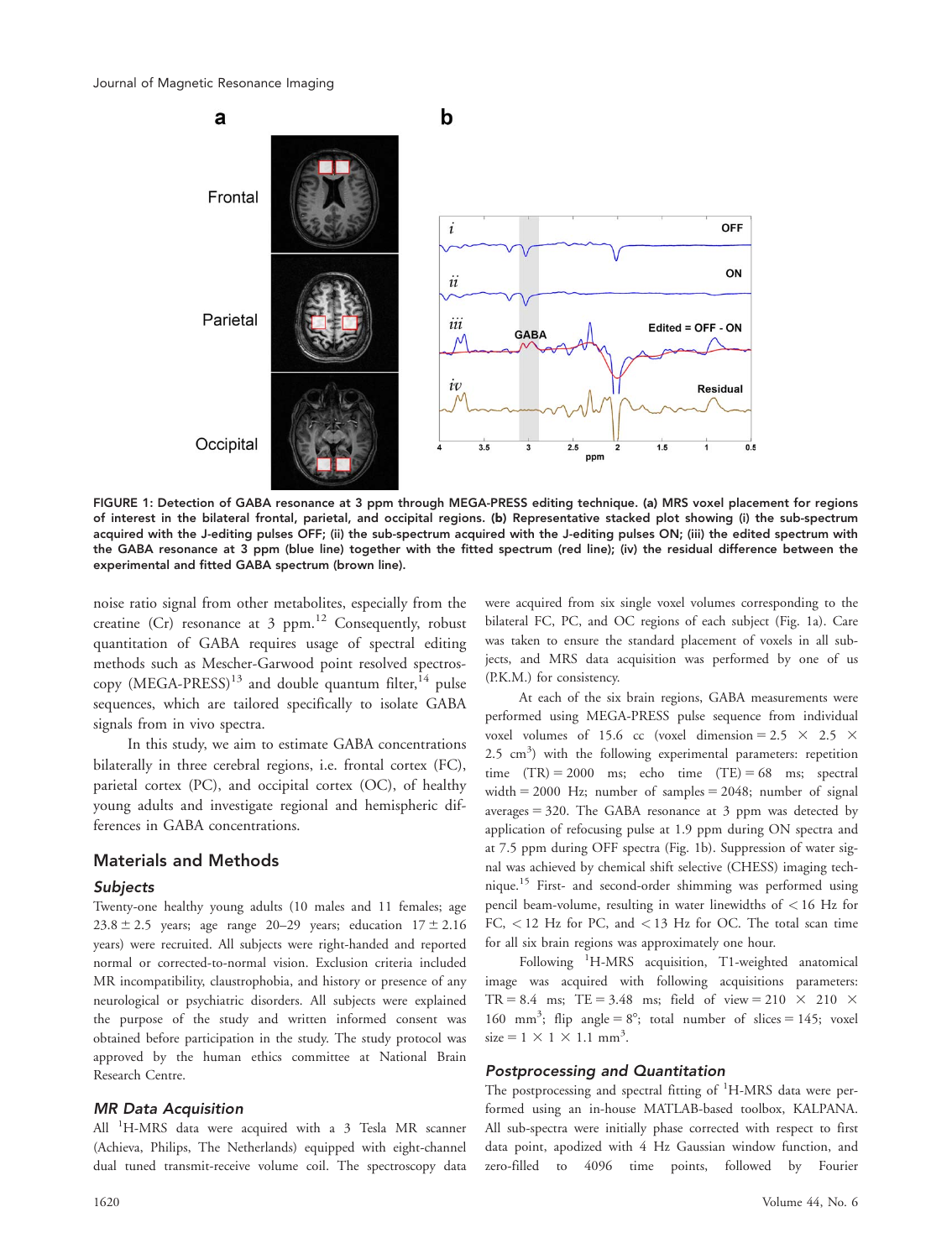transformation. Each sub-spectrum was then corrected for phase and frequency shift errors with respect to the Cr peak. Before summation, individual sub-spectra were rejected in pairs if any of the parameter estimates for the Cr peak, i.e. amplitude, frequency, phase, or linewidth, deviated more than 3 SD (as estimated from all sub-spectra).<sup>16</sup> Subsequently, the summed ON spectrum was subtracted from the summed OFF spectrum to obtain the difference edited spectrum. The edited spectrum was inverse Fourier transformed to time-domain and residual water was suppressed using the Hankel singular value decomposition method.<sup>17</sup>

The GABA signal at 3 ppm was fitted as two Gaussian peaks (Fig. 1b) using an iterative baseline estimation and peak fitting approach.<sup>18</sup> This approach has been previously shown to yield better quantitation results as compared to single pass optimization method that models baseline and metabolite signal together.<sup>19</sup> We used singular spectrum analysis<sup>20</sup> for baseline estimation, and timedomain nonlinear least square cost function optimization for spectral fitting. The quality of spectral fitting was assessed using Cramer-Rao lower bound  $(CRLB)^{21}$  values for the time-domain GABA amplitude estimates and fitted spectra with CRLB > 20% were rejected.

The anatomical images were segmented using the fuzzy cmeans method $^{22}$  and tissue composition within each voxel volume was calculated. The percentage GM in each voxel volume after excluding cerebrospinal fluid was used to account for the difference in GM fraction between different voxels.

#### Absolute Quantitation

GABA concentrations in mM (institutional units), i.e. [GABA], were estimated using Cr as internal reference according to the equation:

$$
[\mathrm{GABA}]\!=\!\frac{\mathrm{I_{GABA}\times [Cr]}}{\mathrm{I_{Cr}}}\!\times\! \frac{3}{2}\!\times\! \frac{\mathrm{MM_{cor}}}{\mathrm{eff}}
$$

where  $I_{\text{GABA}}$  and  $I_{\text{Cr}}$  are the signal intensities of GABA and Cr, respectively; [Cr] is the concentration of Cr (assumed to be 7.1 mM); 3/2 is the ratio of number of protons in Cr and GABA; MMcor is the scaling factor to account for contribution of macromolecules (MM) to the GABA peak  $(.45)^{23}$ ; eff is the editing efficiency (.5).<sup>23</sup> Both I<sub>GABA</sub> and I<sub>Cr</sub> were individually corrected for  $T_1$  and  $T_2$  relaxation effects by using literature reported values of  $T_1$  and  $T_2$  relaxation times.<sup>24-26</sup>

#### Statistical Analysis

Data were analyzed using the Statistical Package for Social Sciences (SPSS, version 22.0, Chicago, IL). Normality and homoscedasticity of GABA levels were assessed using Shapiro-Wilk test and Levene's test, respectively. As the criterion for normality was not met in some of the cases, GABA concentrations were log-transformed. The effect of REGION (FC, PC, OC) and HEMISPHERE (left and right) factors on Log GABA was assessed with univariate general linear model (GLM) analyses. To control for the possible confounding effects of sex and voxel GM content on GABA levels, sex of subjects and percentage GM in voxels were included as covariates. The main effects of REGION and HEMISPHERE along with the interaction factor REGION  $\times$  HEMISPHERE were assessed. Post hoc analysis were carried out using the Bonferroni TABLE 1. GABA Concentrations in mM (institutional units) for Different Regions and Hemispheres

|              | Mean | <b>SD</b> | 95% Confidence<br>interval |                |
|--------------|------|-----------|----------------------------|----------------|
|              |      |           | Lower<br>bound             | Upper<br>bound |
| Regions:     |      |           |                            |                |
| Frontal      | 2.09 | .50       | 1.89                       | 2.29           |
| Parietal     | 2.78 | .56       | 2.59                       | 2.96           |
| Occipital    | 2.74 | .84       | 2.45                       | 3.04           |
| Hemispheres: |      |           |                            |                |
| Right        | 2.54 | .59       | 2.37                       | 2.71           |
| Left         | 2.62 | .82       | 2.38                       | 2.86           |

method for multiple comparison correction. All results are reported as mean  $\pm$  SD. Significance level was set at  $P < 0.05$  for all analysis.

## Results

The mean and SD values of GABA for each region and hemisphere are tabulated in Table 1. The GLM analysis indicated a significant main effect of REGION on Log GABA after controlling for sex and voxel GM fraction  $[F(2,89) = 11.725; P < 0.001; \eta_p^2 = .209]$  (Fig. 2a). Post hoc analysis between different regions indicated that the FC had significantly lower Log GABA compared with both PC  $(P<0.001)$  and OC  $(P<0.001)$  (Fig. 2a). No significant difference was found for Log GABA between the PC and OC  $(P = 0.523)$ .

Assessment of hemispheric GABA distribution revealed no significant hemispheric asymmetry in Log GABA  $[F(1,89) = .172; P = 0.679; \eta_p^2 = .002]$  (Fig. 2b). Moreover, there was no significant effect of  $REGION \times HEMI-$ SPHERE interaction on Log GABA  $[F(2,89) = .313;$  $P = 0.732; \eta_p^2 = .007$ .

## **Discussion**

In this study, we investigated regional and hemispheric variations of in vivo GABA levels using single voxel MEGA-PRESS after controlling for both sex and GM fraction. GABA concentrations found in our study are in line with previously published concentrations of  $GABA$ <sup>11,27</sup> The key finding of our study is that GABA levels are symmetrically distributed between left and right hemispheres but vary across regions.

Previous studies have indicated inhomogeneous distribution of GABA in the human brain. $8-10$  Our finding of lower GABA levels in the FC compared with the OC are in line with a recent study that showed a similar, albeit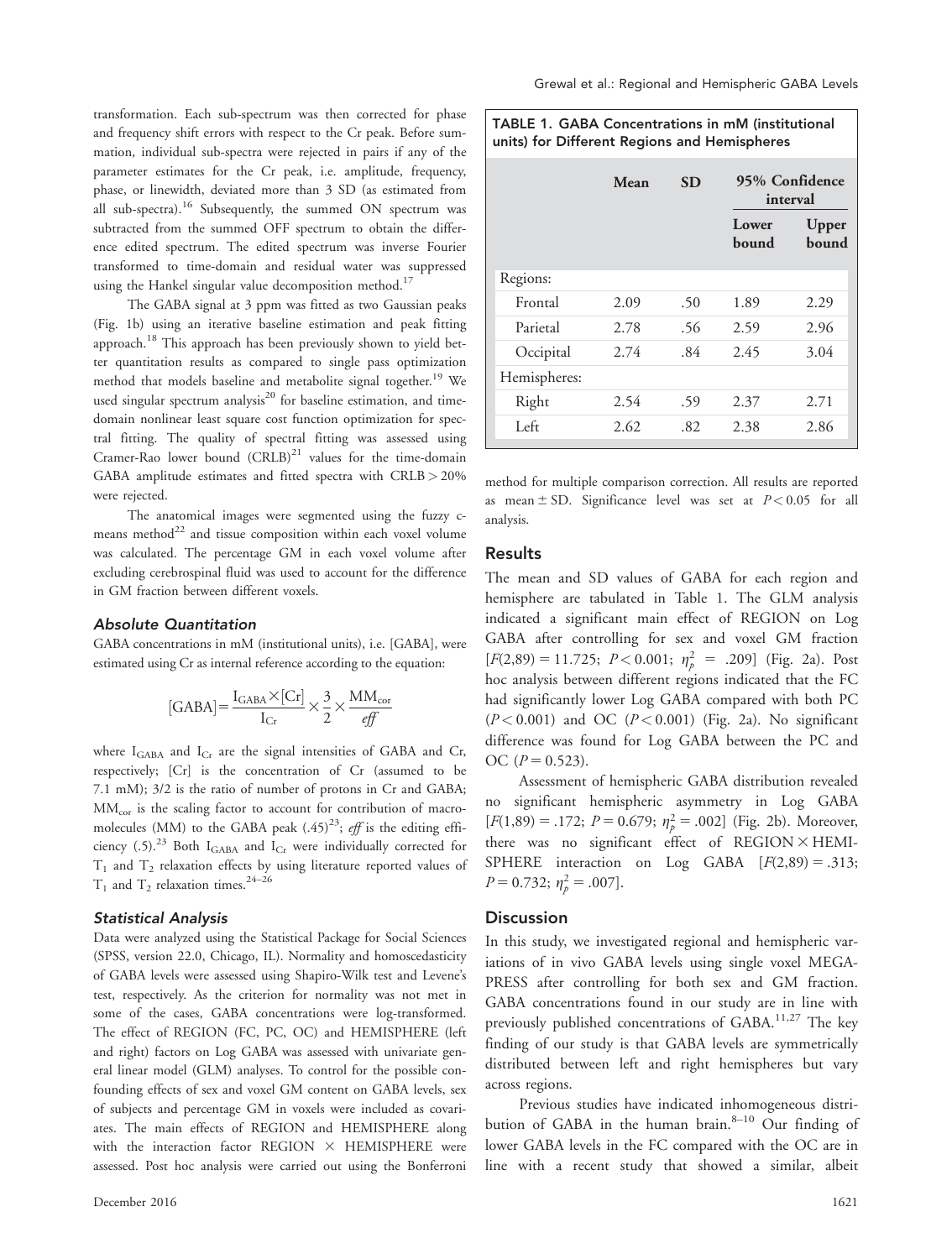

FIGURE 2: Regional and hemispheric distribution of GABA. a: Log GABA concentrations in the frontal, parietal, and occipital regions. b: Log GABA concentrations in the right and left hemispheres. Boxes represent median and interquartile range of the Log GABA distribution. Whiskers extend to cases that are 1.5 times the interquartile range. \*\*\* P< 0.001.

insignificant, trend in GABA/NAA ratio between the FC and OC.<sup>10</sup> These regional variations in GABA concentrations likely relate to variation in the number and synaptic density of GABAergic neurons in these regions, although MRS does not allow for distinction of intracellular versus extracellular GABA.<sup>3</sup> The observed regional GABA distribution in this study highlights the importance of considering regional differences while investigating between-population differences in GABA levels, particularly in context of neurological and psychiatric disorders.

There exists extensive evidence for brain lateralization from anatomical, functional, and biochemical studies. However, there is very little in vivo evidence of neurochemical laterality. Function-related regional asymmetry of GABA distribution has previously been reported in one MRS study that indicated higher in vivo GABA levels in the left primary motor cortex than in the right motor cortex of righthanded subjects.<sup>11</sup> A postmortem biochemical analysis study has also shown asymmetrical distribution of GABA.<sup>28</sup> Our data, however, do not support the idea of GABA laterality in the FC, OC, and PC regions of the brain.

It is important to discuss the findings of this study in light of its limitations. Previous studies indicate significant effect of menstrual cycle on GABA concentrations.<sup>9,29</sup> However, we did not control for the phase of menstrual cycle during GABA signal acquisitions, which may have confounded the obtained GABA concentrations. Furthermore, the generalizability of the study findings is limited to healthy young adults (20–29 years) and to selective brain regions (frontal, parietal and occipital cortices). Future large-scale studies that target other brain regions and different age groups are required to gain further insights into regional GABA distribution in the brain.

It should also be noted that, although the relative contribution of MM to the GABA peak has been accounted for in our study, we did not control for variability in GABA to

MM ratio. However, the relative contribution of MM to the GABA peak has been shown to remain relatively stable across anatomical regions of the brain, $30$  suggesting that the observed regional variations reflect changes in absolute GABA concentrations.

In conclusion, this study reports bilateral GABA concentrations in three key brain regions and demonstrates significant regional variations in brain GABA levels. It evidences hemispheric symmetry in GABA distribution. The findings in this study underscore the importance of factoring regional effects while assessing GABA levels in various clinical studies are under active consideration.

## Acknowledgments

Contract grant sponsor: Department of Biotechnology, Ministry of Science and Technology; contract grant number: BT/PR7361/MED/30/953/2013; NIH; contract grant number: R01 EB016089; P41 EB015909

Dr. Pravat K. Mandal thanks the Department of Biotechnology, Ministry of Science and Technology, Government of India, for funding. Financial support to Dr. Mandal from Tata Innovation Fellowship, Department of Biotechnology, Government of India, is also acknowledged. Dr. Richard A.E. Edden thanks NIH for support. Dr. Mandal thanks Sarah A. Khan, Shammi More, and Shipra Jain for helping with subject recruitment. Dr. Sandeep Kalra (Director Radiology, Medanta Africare, Nairobi, Kenya) is also acknowledged for his help with MRI report assessments.

#### References

<sup>1.</sup> Petroff OA. GABA and glutamate in the human brain. Neuroscientist 2002;8:562–573.